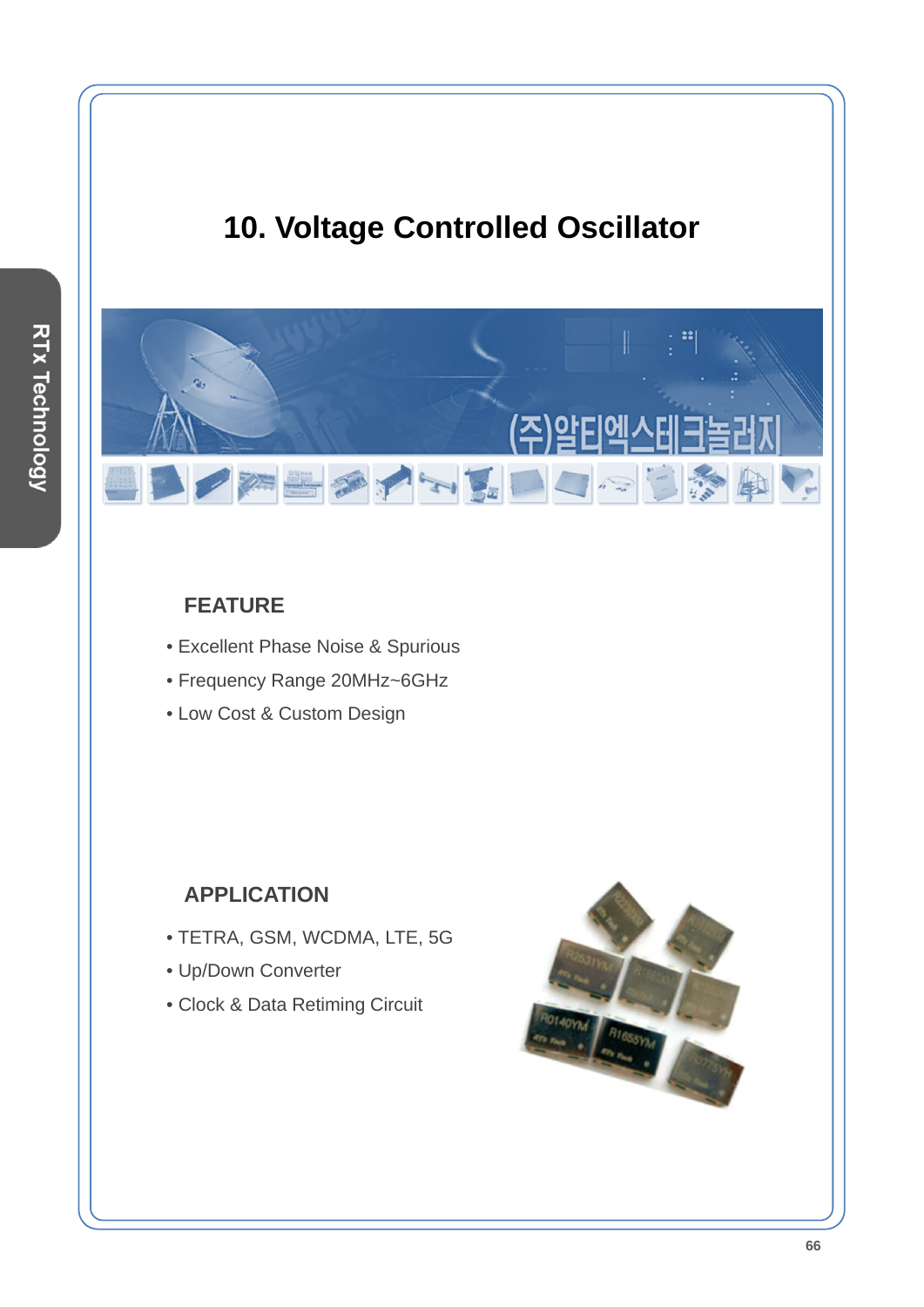## ■ **Voltage Controlled Oscillator**

| <b>Part Number</b> | <b>Frequency</b><br>(MHz) | <b>Supply</b><br><b>Voltage</b><br>(Vdc) | <b>Tuning</b><br>Voltage<br>(Vdc) | <b>Output</b><br><b>Power</b><br>(dBm) | <b>Current</b><br>(mA) | <b>Phase Noise</b><br>@10KHz<br>(dBc/Hz) | <b>Dimension</b><br>(mm) |
|--------------------|---------------------------|------------------------------------------|-----------------------------------|----------------------------------------|------------------------|------------------------------------------|--------------------------|
| R0061XL            | $60 - 62$                 | 3.0                                      | $0 - 2.7$                         | 3.0                                    | 5                      | $-112$                                   | 12.4x10.4x3.5            |
| RS92AM             | $90 - 94$                 | 5.0                                      | $0.5 - 5.0$                       | 5.0                                    | 12                     | $-115$                                   | 12.7x12.7x4.0            |
| <b>RW100AM</b>     | $50 - 100$                | 5.0                                      | $1.0 - 15.0$                      | 9.5                                    | 20                     | $-109$                                   | 12.7x12.7x4.0            |
| R0130XM            | 125~135                   | 5.0                                      | $1.0 - 4.0$                       | 4.0                                    | 6                      | $-113$                                   | 12.4x10.4x3.5            |
| <b>RW150AM</b>     | $75 - 150$                | 5.0                                      | $1.0 - 16.0$                      | 9.0                                    | 18                     | $-110$                                   | 12.7x12.7x4.0            |
| RTO174AM           | 136~174                   | 5.0                                      | $0.5 - 4.5$                       | 9.0                                    | 22                     | $-123$                                   | 12.7x12.7x4.0            |
| R0214YM            | 210~218                   | 5.0                                      | $1.0 - 5.0$                       | 0.0                                    | 6                      | $-114$                                   | 15.0x10.4x4.0            |
| RTO239AM           | 200~239                   | 5.0                                      | $0.5 - 4.5$                       | 8.0                                    | 20                     | $-122$                                   | 12.7x12.7x4.0            |
| R0250XM            | 248~252                   | 5.0                                      | $1.0 - 4.0$                       | 0.0                                    | 5                      | $-106$                                   | 12.4x10.4x3.5            |
| R0338YM            | 326~350                   | 5.0                                      | $0.5 - 4.5$                       | 3.0                                    | 13                     | $-110$                                   | 15.0x10.4x4.0            |
| R0471XM            | 470~472                   | 5.0                                      | $1.0 - 4.0$                       | 3.0                                    | 9                      | $-112$                                   | 12.4x10.4x3.5            |
| RS564AM            | 532~595                   | 5.0                                      | $0.2 - 4.8$                       | 1.0                                    | 11                     | $-115$                                   | 12.7x12.7x4.0            |
| <b>RS599AM</b>     | 580~617                   | 5.0                                      | $1.0 - 4.0$                       | 0.0                                    | 10                     | $-105$                                   | 12.7x12.7x4.0            |
| R0620YL            | 615~625                   | 3.0                                      | $1.5 - 2.5$                       | 0.0                                    | 6                      | $-107$                                   | 15.0x10.4x4.0            |
| R0751XL            | 738~763                   | 3.0                                      | $0.3 - 3.0$                       | 2.0                                    | 5                      | $-106$                                   | 12.4x10.4x3.5            |
| <b>R0760YL</b>     | 755~765                   | 3.0                                      | $0.6 - 2.6$                       | 0.0                                    | 6                      | $-108$                                   | 15.0x10.4x4.0            |
| R0775ZM            | 750~800                   | 5.0                                      | $1.0 - 4.0$                       | 0.0                                    | 8                      | $-109$                                   | 20.2x12.2x 6.5           |
| RTO798AH           | 787~808                   | 8.0                                      | $1.0 - 12.0$                      | 7.0                                    | 28                     | $-125$                                   | 12.7x12.7x4.0            |
| RT0818AH           | 806~829                   | 8.0                                      | $1.0 - 12.0$                      | 7.0                                    | 29                     | $-125$                                   | 12.7x12.7x4.0            |
| RTO833AH           | 818~837                   | 7.0                                      | $1.0 - 12.0$                      | 7.0                                    | 30                     | $-120$                                   | 12.7x12.7x4.0            |
| R0857AM            | 837~877                   | 5.0                                      | $0.5 - 4.5$                       | 5.0                                    | 13                     | $-108$                                   | 12.7x12.7x4.0            |
| R0877YM            | 860~894                   | 5.0                                      | $1.0 - 4.0$                       | 3.0                                    | 7                      | $-108$                                   | 15.0x10.4x 4.0           |
| R0894XM            | 873~914                   | 8.0                                      | $2.0 - 7.0$                       | 0.0                                    | 6                      | -112@25KHz                               | 12.4x10.4x3.5            |
| RTO912AH           | 902~922                   | 8.0                                      | $0.5 - 10.0$                      | 5.0                                    | 26                     | $-125$                                   | 12.7x12.7x4.0            |
| RTO949AH           | 940~958                   | 8.0                                      | $1.0 - 9.0$                       | 6.0                                    | 28                     | $-127$                                   | 12.7x12.7x4.0            |
| RTO966AH           | 950~982                   | 8.0                                      | $0.0 - 12.0$                      | 6.0                                    | 29                     | $-127$                                   | 12.7x12.7x4.0            |
| RTO999AH           | 982~1015                  | 8.0                                      | $0.0 - 12.0$                      | 6.0                                    | 29                     | $-127$                                   | 12.7x12.7x4.0            |
| <b>RTO1035AH</b>   | 1015~1055                 | 8.0                                      | $0.0 - 12.0$                      | 6.0                                    | 29                     | $-125$                                   | 12.7x12.7x4.0            |
| RTO1050AM          | 1045~1055                 | 5.0                                      | $1.0 - 11.0$                      | 4.0                                    | 42                     | $-125$                                   | 12.7x12.7x4.0            |
| RTO1080AM          | 1080~1080                 | 5.0                                      | $0.5 - 4.5$                       | 0.0                                    | 27                     | $-125$                                   | 12.7x12.7x4.0            |

# **Voltage Controlled Oscillator**

• RTx Technology Co., Ltd.(www.rtxtech.com), Tel:+82-31-647-6780, Fax:+82-31-647-6781, E-mail:wykim@rtxtech.com ·········· **67**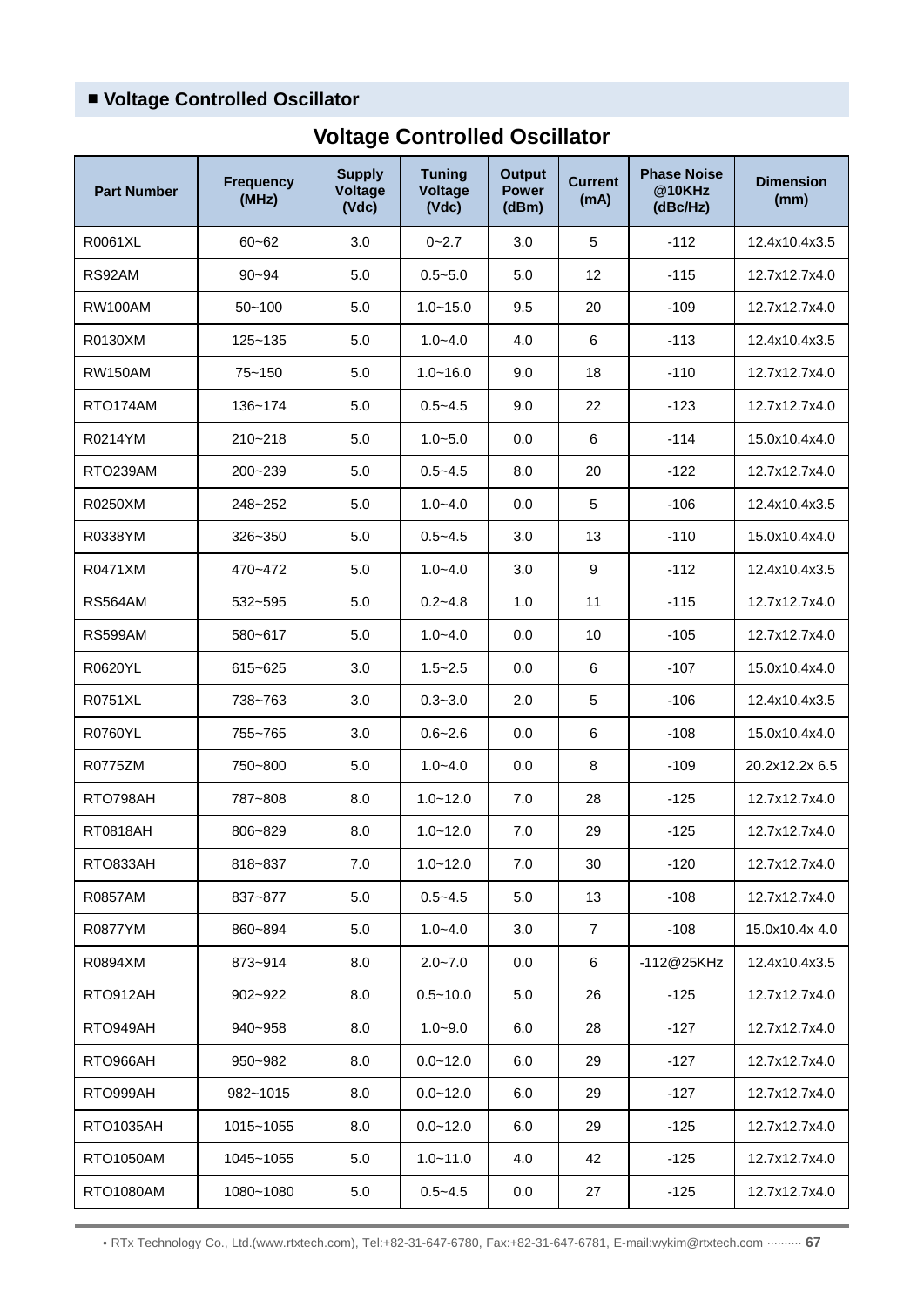## ■ **Voltage Controlled Oscillator**

| <b>Part Number</b> | <b>Frequency</b><br>(MHz) | <b>Supply</b><br>Voltage<br>(Vdc) | <b>Tuning</b><br><b>Voltage</b><br>(Vdc) | <b>Output</b><br><b>Power</b><br>(dBm) | <b>Current</b><br>(mA) | <b>Phase Noise</b><br>@10KHz<br>(dBc/Hz) | <b>Dimension</b><br>(mm) |
|--------------------|---------------------------|-----------------------------------|------------------------------------------|----------------------------------------|------------------------|------------------------------------------|--------------------------|
| <b>RTO1161AH</b>   | 1110~1212                 | 8.0                               | $1.0 - 12.0$                             | 5.0                                    | 19                     | $-108$                                   | 12.7x12.7x4.0            |
| <b>RTO1150AH</b>   | 1150~1150                 | 8.0                               | $1.0 - 8.0$                              | 8.0                                    | 29                     | $-130$                                   | 12.7x12.7x4.0            |
| <b>RTO1200AH</b>   | 1200~1200                 | 8.0                               | $1.0 - 8.0$                              | 8.0                                    | 29                     | $-127$                                   | 12.7x12.7x4.0            |
| RTO1248AM          | 1248~1248                 | 5.0                               | $0.5 - 4.5$                              | 7.0                                    | 24                     | $-125$                                   | 12.7x12.7x4.0            |
| <b>RS1315AM</b>    | 1295~1335                 | 5.0                               | $0.5 - 4.5$                              | 0.0                                    | 27                     | $-113$                                   | 12.7x12.7x4.0            |
| <b>RTO1400AM</b>   | 1390~1410                 | 5.0                               | $0.5 - 4.5$                              | 0.0                                    | 27                     | $-123$                                   | 12.7x12.7x4.0            |
| <b>RTO1427AM</b>   | 1369~1487                 | 6.0                               | $0.5 - 4.5$                              | 7.0                                    | 27                     | $-112$                                   | 12.7x12.7x4.0            |
| RTO1456AH          | 1456~1456                 | 8.0                               | $0.5 - 4.5$                              | 7.0                                    | 29                     | $-122$                                   | 12.7x12.7x4.0            |
| R1563ZH            | 1500~1625                 | 12.0                              | $1.0 - 10.0$                             | 5.0                                    | 39                     | $-108$                                   | 20.2x12.2x 6.5           |
| R1575YM            | 1570~1580                 | 5.0                               | $1.0 - 4.0$                              | 5.0                                    | 16                     | $-104$                                   | 15.0x10.4x 4.0           |
| <b>RTO1600AM</b>   | 1570~1630                 | 5.0                               | $0.5 - 4.5$                              | 7.0                                    | 25                     | $-115$                                   | 12.7x12.7x4.0            |
| <b>RTO1658AM</b>   | 1646~1670                 | 5.0                               | $0.25 - 4.75$                            | 2.0                                    | 27                     | $-120$                                   | 12.7x12.7x4.0            |
| <b>RTO1680AM</b>   | 1650~1710                 | 5.0                               | $0.5 - 4.5$                              | 7.0                                    | 28                     | $-114$                                   | 12.7x12.7x4.0            |
| RTO1723AH          | 1590~1855                 | 8.0                               | $1.0 - 12.0$                             | 7.0                                    | 27                     | $-108$                                   | 12.7x12.7x4.0            |
| <b>RTO1750AM</b>   | 1700~1800                 | 5.0                               | $0.5 - 4.5$                              | 7.0                                    | 20                     | $-110$                                   | 12.7x12.7x4.0            |
| RTO1763AH          | 1740~1785                 | 8.0                               | $0.5 - 4.5$                              | 7.0                                    | 29                     | $-116$                                   | 12.7x12.7x4.0            |
| RTO1800AM          | 1800~1800                 | 6.0                               | $0.5 - 4.5$                              | 6.0                                    | 27                     | $-124$                                   | 12.7x12.7x4.0            |
| RTO1830AM          | 1800~1860                 | 6.0                               | $1.0 - 12.0$                             | 7.0                                    | 25                     | $-118$                                   | 12.7x12.7x4.0            |
| <b>RTO1883AH</b>   | 1873~1893                 | 8.0                               | $1.0 - 7.0$                              | 6.0                                    | 27                     | $-115$                                   | 12.7x12.7x4.0            |
| RTO1920AM          | 1920~1920                 | 5.0                               | $0.5 - 4.5$                              | 2.0                                    | 21                     | $-121$                                   | 12.7x12.7x4.0            |
| R1923ZM            | 1896~1950                 | 5.0                               | $0.5 - 4.5$                              | 2.0                                    | 16                     | $-105$                                   | 20.2x12.2x 6.5           |
| R1950YM            | 1920~1980                 | 5.0                               | $1.0 - 4.0$                              | 0.0                                    | 11                     | $-102$                                   | 15.0x10.4x 4.0           |
| RTO1983AM          | 1945~2020                 | 5.0                               | $0.5 - 4.5$                              | 7.0                                    | 20                     | $-111$                                   | 12.7x12.7x4.0            |
| RTO1960AM          | 1865~2055                 | 8.0                               | $0.0 - 12.0$                             | 7.0                                    | 27                     | $-112$                                   | 12.7x12.7x4.0            |
| R1976ZM            | 1949~2003                 | 5.0                               | $0.5 - 4.5$                              | 1.0                                    | 15                     | $-104$                                   | 20.2x12.2x6.5            |
| <b>RTO2000AM</b>   | 1900~2100                 | 6.0                               | $0.0 - 12.0$                             | 7.0                                    | 27                     | $-110$                                   | 12.7x12.7x4.0            |
| R2007ZM            | 1959~2055                 | 5.0                               | $1.0 - 4.0$                              | 0.0                                    | 18                     | $-103$                                   | 20.2x12.2x6.5            |
| RTO2020AM          | 1990~2050                 | 10.0                              | $1.0 - 9.0$                              | 5.0                                    | 28                     | $-117$                                   | 12.7x12.7x4.0            |
| RTO2115AM          | 2020~2210                 | 6.0                               | $1.0 - 14.0$                             | 7.0                                    | 25                     | $-108$                                   | 12.7x12.7x4.0            |
| RTO2148AH          | 2085~2210                 | 12.5                              | $1.0 - 11.0$                             | 2.0                                    | 29                     | $-113$                                   | 12.7x12.7x4.0            |

# **Voltage Controlled Oscillator**

• RTx Technology Co., Ltd.(www.rtxtech.com), Tel:+82-31-647-6780, Fax:+82-31-647-6781, E-mail:wykim@rtxtech.com ·········· **68**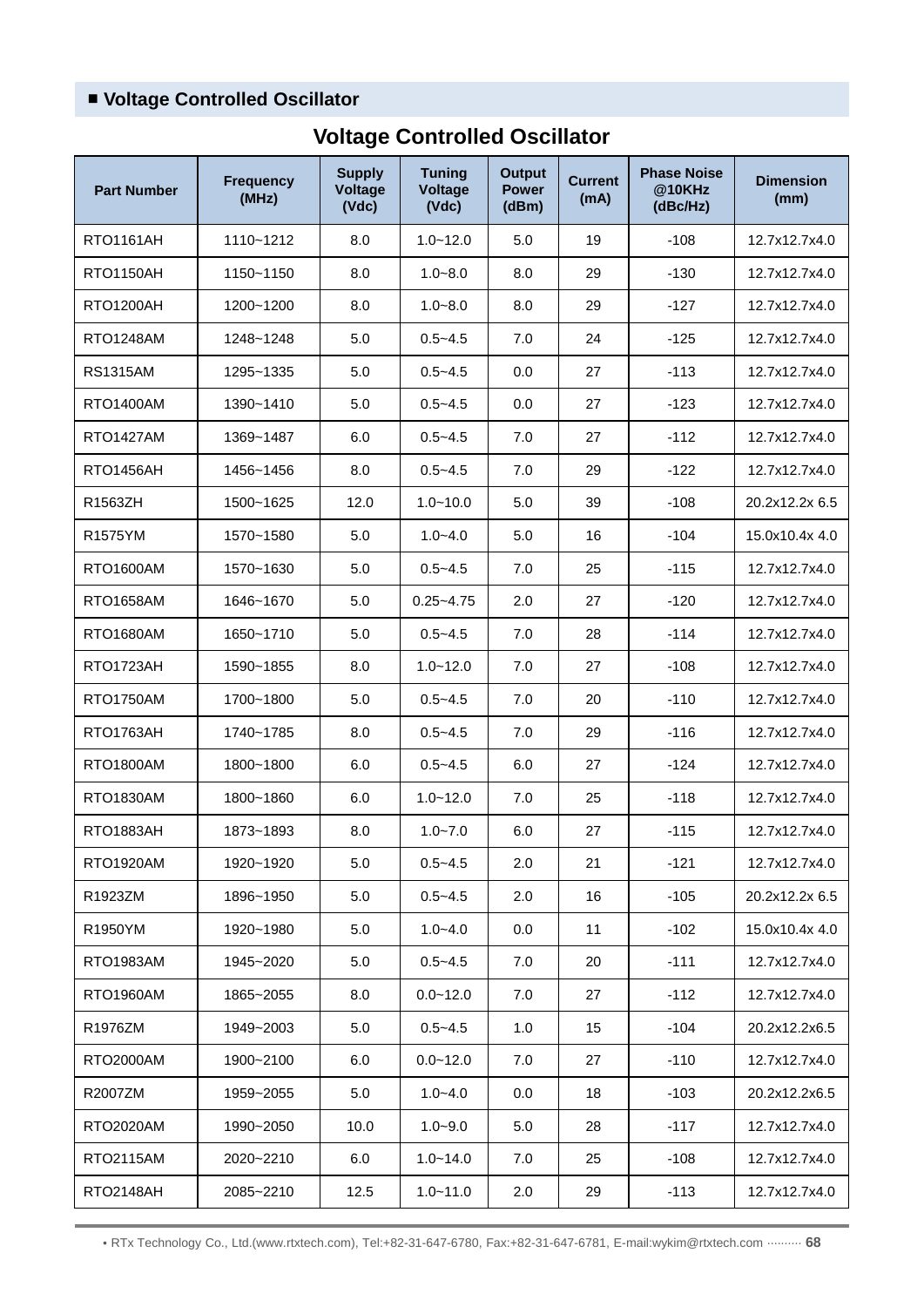## ■ **Voltage Controlled Oscillator**

| <b>Part Number</b> | <b>Frequency</b><br>(MHz) | <b>Supply</b><br><b>Voltage</b><br>(Vdc) | <b>Tuning</b><br><b>Voltage</b><br>(Vdc) | <b>Output</b><br><b>Power</b><br>(dBm) | <b>Current</b><br>(mA) | <b>Phase Noise</b><br>@10KHz<br>(dBc/Hz) | <b>Dimension</b><br>(mm) |
|--------------------|---------------------------|------------------------------------------|------------------------------------------|----------------------------------------|------------------------|------------------------------------------|--------------------------|
| <b>RTO2170AM</b>   | 2070~2270                 | 5.0                                      | $0.5 - 4.5$                              | 5.0                                    | 24                     | $-106$                                   | 12.7x12.7x4.0            |
| <b>RTO2175AM</b>   | 2165~2185                 | 8.0                                      | $1.0 - 7.0$                              | 6.0                                    | 28                     | $-114$                                   | 12.7x12.7x4.0            |
| RTO2213AM          | 2025~2400                 | 6.0                                      | $1.0 - 14.0$                             | 5.0                                    | 28                     | $-106$                                   | 12.7x12.7x4.0            |
| RTO2285AM          | 2220~2350                 | 5.0                                      | $0.5 - 4.5$                              | 7.0                                    | 20                     | -107                                     | 12.7x12.7x4.0            |
| RTO2292AH          | 2214~2369                 | 8.0                                      | $1.0 - 11.0$                             | 5.0                                    | 51                     | -107                                     | 12.7x12.7x4.0            |
| RTO2310AM          | 2310~2310                 | 6.0                                      | $0.5 - 4.5$                              | 7.0                                    | 28                     | $-120$                                   | 12.7x12.7x4.0            |
| <b>RTO2375AM</b>   | 2300~2450                 | 5.0                                      | $0.5 - 4.5$                              | 4.0                                    | 21                     | $-110$                                   | 12.7x12.7x4.0            |
| <b>RTO2388AM</b>   | 2250~2525                 | 6.0                                      | $1.0 - 12.0$                             | 5.0                                    | 27                     | $-107$                                   | 12.7x12.7x4.0            |
| <b>RTO2433AH</b>   | 2413~2453                 | 8.0                                      | $0.5 - 4.5$                              | 7.0                                    | 28                     | $-116$                                   | 12.7x12.7x4.0            |
| <b>RTO2513AH</b>   | 2436~2590                 | 12.5                                     | $1.0 - 11.0$                             | 2.0                                    | 29                     | $-112$                                   | 12.7x12.7x4.0            |
| RTO2660AM          | 2460~2860                 | 4.5                                      | $1.0 - 16.0$                             | 0.0                                    | 27                     | $-103$                                   | 12.7x12.7x4.0            |
| <b>RTO2700AM</b>   | 2600~2800                 | 8.0                                      | $1.0 - 12.0$                             | 7.0                                    | 29                     | $-111$                                   | 12.7x12.7x4.0            |
| RTO2813AM          | 2675~2950                 | 5.0                                      | $1.0 - 15.0$                             | 2.0                                    | 27                     | $-108$                                   | 12.7x12.7x4.0            |
| <b>RTO3045AM</b>   | 2860~3230                 | 4.5                                      | $1.0 - 16.0$                             | 0.0                                    | 27                     | $-103$                                   | 12.7x12.7x4.0            |
| RTO3200AM          | 3125~3275                 | 6.0                                      | $0.5 - 4.5$                              | 5.0                                    | 27                     | $-104$                                   | 12.7x12.7x4.0            |
| R3328ZH            | 3278~3378                 | 12.0                                     | $0.5 - 8.0$                              | 5.0                                    | 11                     | $-102$                                   | 20.2x12.2x6.5            |
| R3544AH            | 3284~3804                 | 5.0                                      | $1.0 - 12.0$                             | 3.0                                    | 28                     | $-98$                                    | 12.7x12.7x4.0            |
| <b>R3550AM</b>     | 3350~3750                 | 5.0                                      | $1.0 - 12.0$                             | 3.0                                    | 26                     | $-99$                                    | 12.7x12.7x4.0            |
| RTO3625AH          | 3625~3625                 | 8.0                                      | $0.5 - 4.5$                              | 0.0                                    | 29                     | $-120$                                   | 12.7x12.7x4.0            |
| R3698AM            | 3620~3775                 | 5.0                                      | $0.5 - 4.5$                              | 0.0                                    | 29                     | -95                                      | 12.7x12.7x4.0            |
| RTO3790AM          | 3740~3840                 | 6.0                                      | $1.0 - 15.0$                             | 2.0                                    | 28                     | $-110$                                   | 12.7x12.7x4.0            |
| R3838AM            | 3775~3900                 | 5.0                                      | $0.5 - 4.5$                              | 0.0                                    | 27                     | $-100$                                   | 12.7x12.7x4.0            |
| R4054YH            | 3963~4145                 | 12 <sup>2</sup>                          | $1.0 - 11.0$                             | 1.0                                    | 28                     | -96                                      | 15.0x10.4x4.0            |
| <b>R4750AU</b>     | 4500~5000                 | 20                                       | $0.5 - 12$                               | 2.0                                    | 30                     | -106@100KHz                              | 12.7x12.7x4.0            |
| <b>R5070AL</b>     | 5050~5090                 | 3.0                                      | $0.5 - 2.5$                              | 0.0                                    | 15                     | -105@100KHz                              | 12.7x12.7x4.0            |
| <b>R5250AL</b>     | 5240~5260                 | 3.0                                      | $0.5 - 2.5$                              | 0.0                                    | 13                     | -104@100KHz                              | 12.7x12.7x4.0            |
| <b>R5300AU</b>     | 5000~5600                 | 20.0                                     | $0.5 - 12$                               | 2.0                                    | 30                     | -105@100KHz                              | 12.7x12.7x4.0            |
| R5450AM            | 5350~5550                 | 5.0                                      | $0.5 - 4.5$                              | 0.0                                    | 22                     | -105@100KHz                              | 12.7x12.7x4.0            |
| R5800AM            | 5725~5875                 | 5.0                                      | $0.5 - 4.5$                              | 0.0                                    | 26                     | -105@100KHz                              | 12.7x12.7x4.0            |
| R5840AM            | 5800~5880                 | 5.0                                      | $0.5 - 4.5$                              | 2.0                                    | 25                     | -105@100KHz                              | 12.7x12.7x4.0            |

# **Voltage Controlled Oscillator**

• RTx Technology Co., Ltd.(www.rtxtech.com), Tel:+82-31-647-6780, Fax:+82-31-647-6781, E-mail:wykim@rtxtech.com ·········· **69**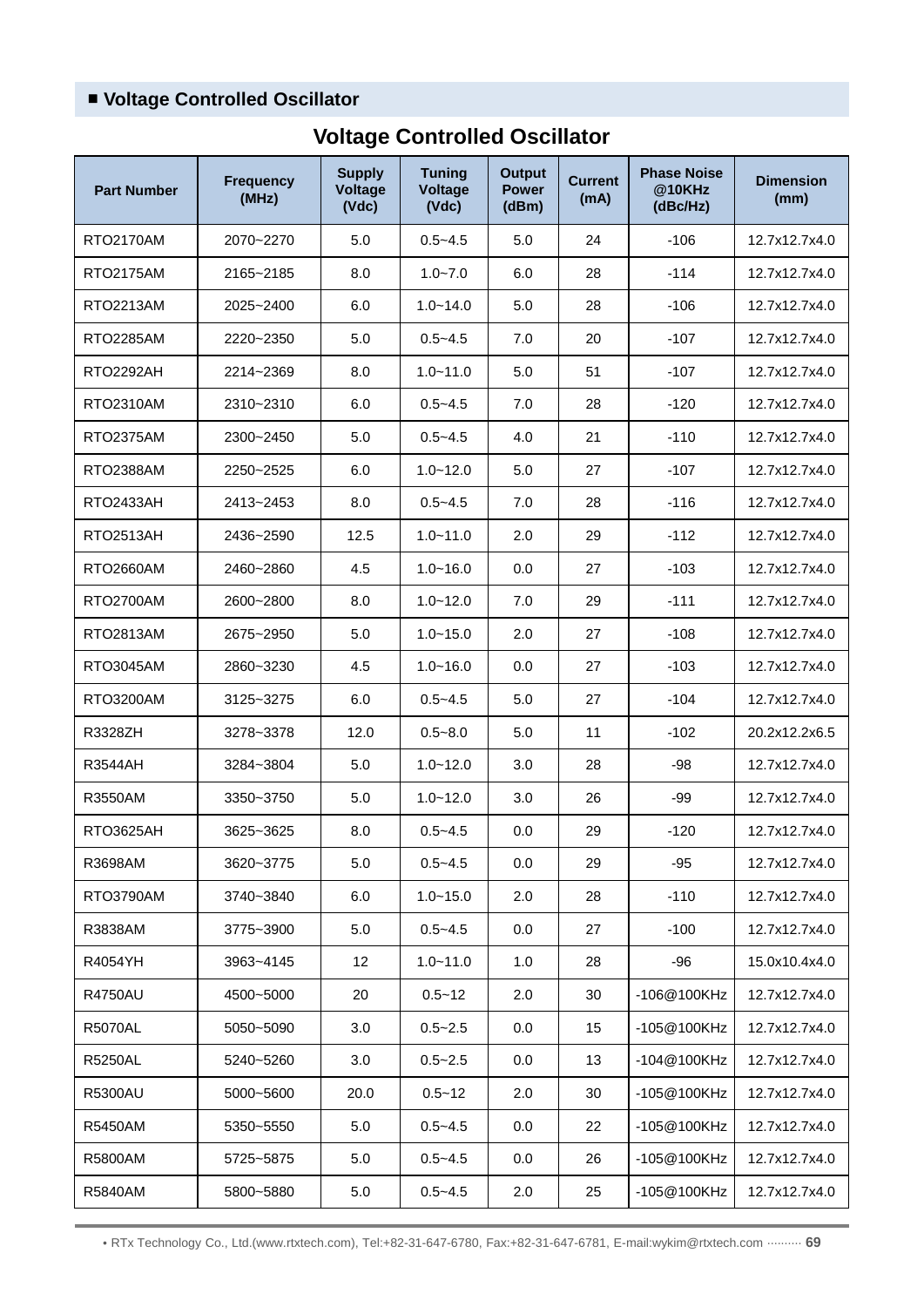#### **DIMENSION & PIN CONFIGURATION**



**X-package**

| Dimension (mm)            |               |                      |            |  |  |  |
|---------------------------|---------------|----------------------|------------|--|--|--|
| A                         | 12.4          | E                    | 7.6        |  |  |  |
| B                         | 10.4          | F                    | 10.4       |  |  |  |
| C                         | 3.5           | G                    | 8.0        |  |  |  |
| D                         | 5.0           | tolerance: $\pm$ 0.2 |            |  |  |  |
|                           |               |                      |            |  |  |  |
| Pin No.                   | Connection    | Pin No.              | Connection |  |  |  |
|                           | Vcon          | 3                    | Vcc        |  |  |  |
|                           | <b>RF Out</b> |                      |            |  |  |  |
| All other pins are Ground |               |                      |            |  |  |  |



**Y-package**

| Dimension (mm)       |            |         |            |  |  |  |  |
|----------------------|------------|---------|------------|--|--|--|--|
| A                    | 15.0       | Е       | 5.4        |  |  |  |  |
| в                    | 10.4       | F       | 9.0        |  |  |  |  |
| C                    | 4.0        | G       | 13.0       |  |  |  |  |
| D                    | 1.8        | н       | 7.0        |  |  |  |  |
| tolerance: $\pm$ 0.2 |            |         |            |  |  |  |  |
| Pin No.              | Connection | Pin No. | Connection |  |  |  |  |
| 1                    | RF Out     | 8       | <b>Vcc</b> |  |  |  |  |
| 5                    | Vcon       |         |            |  |  |  |  |
|                      |            |         |            |  |  |  |  |

All other pins are Ground



**Z-package**

| Dimension (mm)            |            |                      |               |  |  |  |  |
|---------------------------|------------|----------------------|---------------|--|--|--|--|
| A                         | 20.2       | F                    | 2.4           |  |  |  |  |
| B                         | 12.2       | G                    | 4.3           |  |  |  |  |
| C                         | 6.5        | н                    | 9.1           |  |  |  |  |
| D                         | 7.6        |                      | 17.0          |  |  |  |  |
| F.                        | 3.0        | tolerance: $\pm$ 0.2 |               |  |  |  |  |
| Pin No.                   | Connection | Pin No.              | Connection    |  |  |  |  |
| 3                         | <b>Vcc</b> | 4                    | <b>RF Out</b> |  |  |  |  |
| 6                         | Vcon       |                      |               |  |  |  |  |
| All other pins are Ground |            |                      |               |  |  |  |  |



| Dimension (mm)            |            |         |               |  |  |  |  |  |
|---------------------------|------------|---------|---------------|--|--|--|--|--|
| A                         | 12.7       | D       | 3.56          |  |  |  |  |  |
| B                         | 12.7       | E       | 1.52          |  |  |  |  |  |
| C                         | 4          | F       | 1.38          |  |  |  |  |  |
| tolerance: $\pm$ 0.2      |            |         |               |  |  |  |  |  |
|                           |            |         |               |  |  |  |  |  |
| Pin No.                   | Connection | Pin No. | Connection    |  |  |  |  |  |
| 2                         | Vcon       | 10      | <b>RF Out</b> |  |  |  |  |  |
| 14                        | <b>Vcc</b> |         |               |  |  |  |  |  |
| All other pins are Ground |            |         |               |  |  |  |  |  |
|                           |            |         |               |  |  |  |  |  |